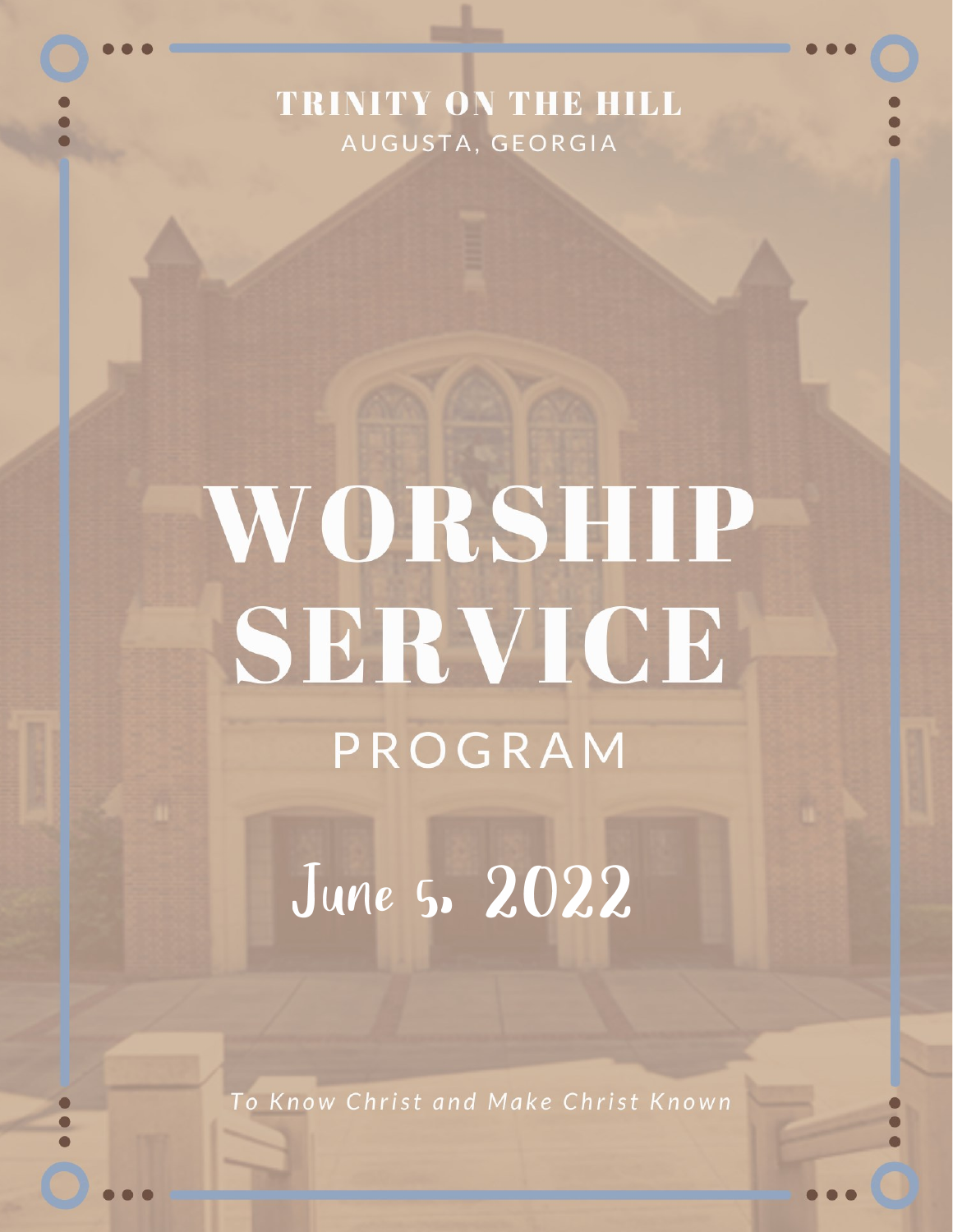## Service of Worship 8:30 & 11:00am

#### We Gather to Celebrate

| Prelude                     |                                                                                                                                                                                                                                                                                                                                                                                                                                                   | Sophie Pollock       |
|-----------------------------|---------------------------------------------------------------------------------------------------------------------------------------------------------------------------------------------------------------------------------------------------------------------------------------------------------------------------------------------------------------------------------------------------------------------------------------------------|----------------------|
| Call to Worship             | <i>To God be the Glory</i>                                                                                                                                                                                                                                                                                                                                                                                                                        | Sanctuary Choir      |
| <b>Welcome Home</b>         |                                                                                                                                                                                                                                                                                                                                                                                                                                                   | Kevin Pollock        |
| Spoken Call to Worship      |                                                                                                                                                                                                                                                                                                                                                                                                                                                   | Kevin Pollock        |
|                             | Leader: Sing praises to the Lord, O you His saints, and give thanks to His holy name<br>People: For His anger is but for a moment, and His favor is for a lifetime.<br>Leader: Weeping may last for the night, but joy comes in the morning<br>People: You have turned my mourning into dancing. You have clothed me with Joy.<br>Leader: I will sing your praise and not be silent<br>All: Oh Lord, our God, we will forever give thanks to You. |                      |
| Opening Hymn                | Crown Him with Many Crowns                                                                                                                                                                                                                                                                                                                                                                                                                        | <b>Kevin Pollock</b> |
| <b>Affirmation of Faith</b> | Apostles' Creed                                                                                                                                                                                                                                                                                                                                                                                                                                   | Rev. Dr. Julia Crim  |
| Gloria                      | <i>Glory Be to the Father</i>                                                                                                                                                                                                                                                                                                                                                                                                                     | <b>Kevin Pollock</b> |

Baptism (11:00) Jefferson Beckham Cowart, son of London and Kennedy Cowart



### WE CELEBRATE THROUGH PRAYER & GIVING

| <b>Prayer Chorus</b>                                 | Jesus, We Crown You with Praise | <b>Kevin Pollock</b> |
|------------------------------------------------------|---------------------------------|----------------------|
| <b>Morning Prayer</b>                                |                                 | Rev. Dr. Julia Crim  |
| Celebration of God's Faithfulness Through Generosity |                                 | Rev. Scott Hearn     |
| <b>Special Music</b>                                 | People Need the Lord            | Sanctuary Choir      |
| WE CELEBRATE THROUGH HEARING GOD'S WORD              |                                 |                      |
| Scripture                                            | Matthew 26:33-35,75             | Rev. Scott Hearn     |
| Sermon                                               | got virtues? Honor              | Rev. Scott Hearn     |
| Communion                                            |                                 |                      |
|                                                      |                                 |                      |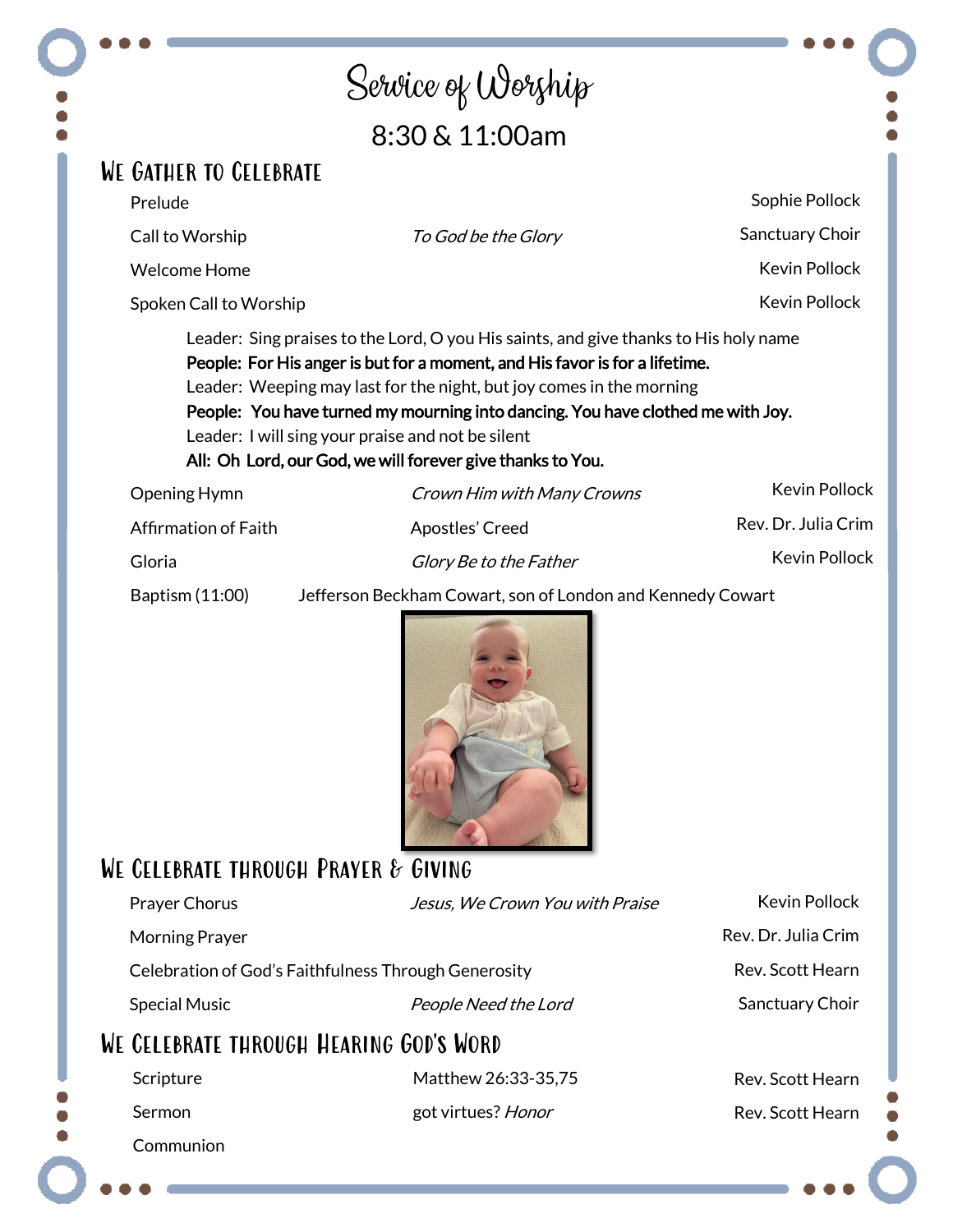